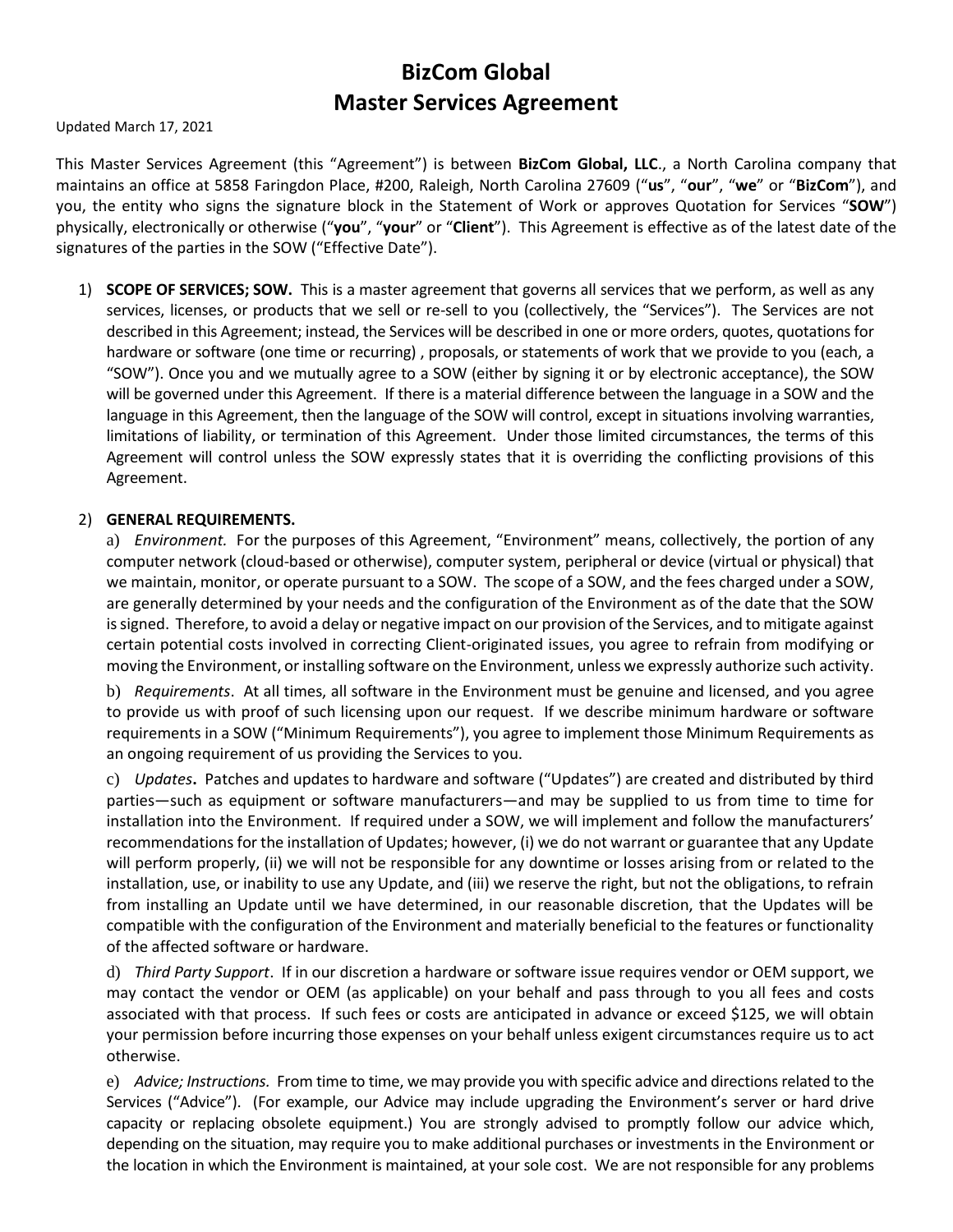or issues (such as downtime orsecurity-related issues) caused by your failure to promptly follow our Advice. If, in our discretion, your failure to follow our Advice renders part or all of the Services economically or technically unreasonable to provide, then we may terminate the applicable SOW for cause by providing notice of termination to you. Unless specifically and expressly stated in a SOW, any services required to remediate issues caused by yourfailure to follow our Advice or directions, or your unauthorized or unilateral modification of the Environment, as well as any services required to bring the Environment up to or maintain the Minimum Requirements, are outof-scope and not covered under any SOW.

f) *Prioritization.* All Services will be performed on a schedule, and in a prioritized manner, as we determine reasonable and necessary.

g) *Authorized Contact(s).* We will be entitled to rely on any directions or consent provided by your personnel or representatives who are authorized in a SOW to provide such directions or consent ("Authorized Contacts"). If no Authorized Contact is identified in an applicable SOW or if a previously identified Authorized Contact is no longer available to us, then your Authorized Contact will be the person(s) (i) who signed this Agreement, (ii) who signed the applicable SOW, and/or (iii) who is generally designated by you during the course of our relationship to provide us with direction or guidance. We will be entitled to rely upon directions and guidance from your Authorized Contact until we are affirmatively made aware of a change of status of the Authorized Contact. If your change is provided to us in writing (physical or by email), then the change will be implemented within two (2) business days after the date on which we receive your change notice. If your change notice is provided to us in person or by telephone (live calls only), the change will be implemented on the same business day in which the conversation takes place. Do not use a ticketing system or help desk request to notify us about the change of an Authorized Contact; similarly, do not leave a recorded message for us informing us of a change to your Authorized Contact. We reserve the right to delay the Services until we can confirm the Authorized Contact's authority within your organization.

h) *Insurance*. If you are supplied with BizCom-owned or BizCom-licensed equipment or software (collectively, "BizCom Equipment"), you agree to acquire and maintain, at your sole cost, insurance for the full replacement value of that equipment. BizCom must be listed as an additional insured on any policy acquired and maintained by you under this Agreement, and the policy will not be canceled or modified during the term of the applicable SOW without prior notification to BizCom. Upon our request, you agree to provide proof of insurance to us including proof of payment of any applicable premiums or other amounts due under the insurance policy.

3) **FEES; PAYMENT.** You agree to pay the fees described in each SOW. If the SOW does not include a fee schedule, then you agree to pay us on an hourly basis pursuant to our then-current standard hourly rate schedule. You are responsible for sales tax and any other taxes or governmental fees associated with the Services. If you qualify for a tax exemption, you must provide us with a valid certificate of exemption or other appropriate proof of exemption. You are also responsible for all freight, insurance, and taxes (including but not limited to import or export duties, sales, use, value add, and excise taxes).

a) Schedule. Unless otherwise stated in a SOW, all one time and interim service fees will be due and payable in advance of the provision of the Services. All recurring charges invoiced by BizCom will be deducted from your designated bank account or credit card within 3 business days from the date of the invoice.

b) *Nonpayment*. Fees that remain unpaid for more than fifteen (15) days after the date on the invoice will be subject to interest on the unpaid amount(s) until and including the date payment is received, at the lower of either 1-1/2% per month or the maximum allowable rate of interest permitted by applicable law. We reserve the right, but not the obligation, to suspend part or all the Services without prior notice to you if any portion of undisputed fees are not timely received by us, and monthly or recurring charges shall continue to accrue during any period of suspension. Notice of disputes related to fees must be received by us within sixty (60) days after the applicable Service is rendered or the date on which you pay an invoice, whichever is earlier; otherwise, you waive your right to dispute the fee thereafter. A re-activation fee may be charged to you if we suspend the Services due to your nonpayment. Time is of the essence in the performance of all payment obligations by you.

4) **ACCESS**. You hereby grant to us the right to monitor, diagnose, manipulate, communicate with, retrieve information from, and otherwise access the Environment on a 24x7 basis for the purpose of enabling us to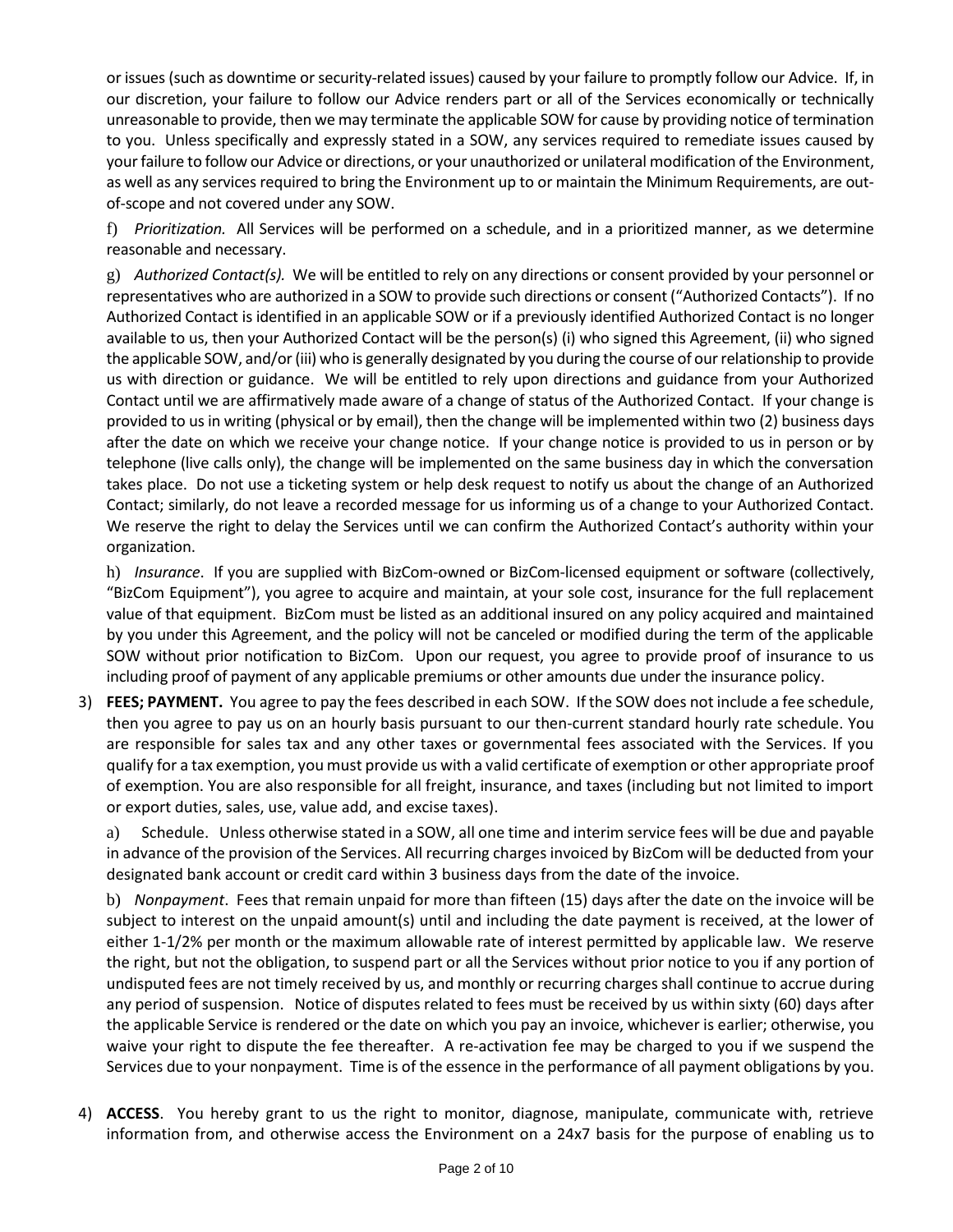provide the Services. It is your responsibility to secure, at your own cost and prior to the commencement of any Services, any necessary rights of entry, licenses (including software licenses), permits or other permissions necessary for us to provide Services to the Environment and, if applicable, at your designated premises, both physically and virtually. Proper and safe environmental conditions must be provided and assured by you at all times. Our personnel will not be required to engage in any activity or provide any Services under conditions that pose or may pose a safety or health concern, or that would require extraordinary or non-industry standard efforts to achieve. Such services, if they are to be provided, must be described in a separate SOW.

#### 5) **LIMITED WARRANTIES; LIMITATIONS OF LIABILITY.**

a) *Hardware / Software Purchased Through BizCom*. Unless otherwise stated in a SOW, all hardware, software, peripherals or accessories purchased through us ("Third Party Products") are nonrefundable once the product is placed in the delivery queue by the product's manufacturer or third party reseller. We will use reasonable efforts to assign, transfer and facilitate all warranties (if any) and third party service level commitments (if any) for the Third Party Products to you, but will have no liability whatsoever for the quality, functionality or operability of any Third Party Products, and we will not be held liable as an insurer or guarantor of the performance, uptime or usefulness of any Third Party Products. Unless otherwise expressly stated in a SOW, all Third Party Products are provided "as is" and without any warranty whatsoever as between BizCom and you (including but not limited to implied warranties).

b) Liability Limitations. This paragraph limits the liabilities arising under this Agreement or any SOW and is a **bargained-for and material part of this Agreement**. You acknowledge and agree that we would not enter into this Agreement unless we could rely on the limitations described in this paragraph. All Services are provided "as is." In no event shall either party be liable for any indirect, special, exemplary, consequential, or punitive damages, such as lost revenue, loss of profits (except for fees due and owing to us), savings, or other indirect or contingent event-based economic loss arising out of or in connection with this Agreement, any SOW, or the Services, or for any loss or interruption of data, technology or services, or for any breach hereof or for any damages caused by any delay in furnishing Services under this Agreement or any SOW, even if a party has been advised of the possibility of such damages; however, reasonable attorneys' fees awarded to a prevailing party (as described below) shall not be limited by the foregoing limitation. Except for your payment obligations, indemnification obligations, and payment of attorneys' fees (as described elsewhere in this Agreement), a responsible party's ("Responsible Party's") aggregate liability to the other party ("Aggrieved Party") for damages from any and all claims or causes whatsoever, and regardless of the form of any such action(s), that arise from or relate to this Agreement (collectively, "Claims"), whether in contract, tort, indemnification, or negligence, shall be limited solely to the amount of the Aggrieved Party's actual and direct damages, not to exceed the amount of fees paid by you (excluding hard costs for licenses, hardware, etc.) to BizCom for the specific Service upon which the applicable claim(s) is/are based during the three (3) month period immediately priorto the date on which the cause of action accrued. The foregoing limitations shall not apply to the extent that the Claims are caused by a Responsible Party's willful or intentional misconduct, or gross negligence. Similarly, a Responsible Party's liability obligation shall be reduced to the extent that a Claim is caused by, or the result of, the Aggrieved Party's willful or intentional misconduct, or gross negligence.

6) **INDEMNIFICATION.** Each party (an "Indemnifying Party") agrees to indemnify, defend and hold the other party (an "Indemnified Party") harmless from and against any and all losses, damages, costs, expenses or liabilities, including reasonable attorneys' fees, (collectively, "Damages") that arise from, or are related to, the Indemnifying Party's breach of this Agreement. The Indemnified Party will have the right, but not the obligation, to control the intake, defense and disposition of any claim or cause of action for which indemnity may be sought under this section. The Indemnifying Party shall be permitted to have counsel of its choosing participate in the defense of the applicable claim(s); however, (i) such counsel shall be retained at the Indemnifying Party's sole cost, and (ii) the Indemnified Party's counsel shall be the ultimate determiner of the strategy and defense of the claim(s) for which indemnity is provided. No claim for which indemnity is sought by an Indemnified Party will be settled without the Indemnifying Party's prior written consent, which shall not be unreasonably delayed or withheld.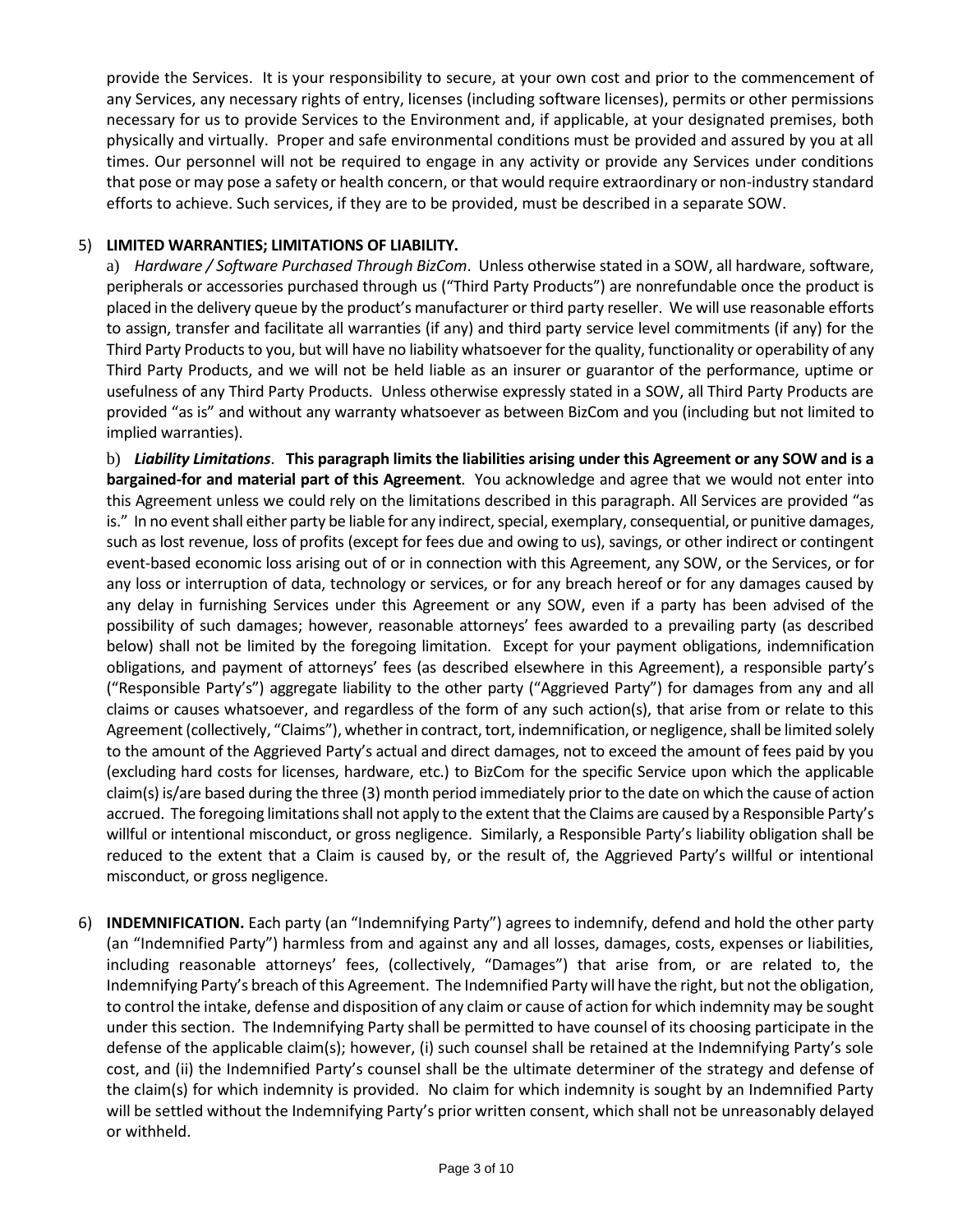7) **TERM; TERMINATION.** This Agreement begins on the Effective Date and continues until terminated as described in this Agreement. Each SOW will have its own term and will be terminated only as provided herein, unless otherwise expressly stated in the applicable SOW. The termination of one SOW will not, by itself, cause the termination of (or otherwise impact) this Agreement or the status or progress of any other SOW between the parties.

a) *Termination Without Cause.* Unless otherwise agreed by the parties in writing or otherwise permitted under this Agreement, no party will terminate this Agreement without cause if, on the date of termination, a SOW is in progress. In addition, no party will terminate a SOW without cause prior to the SOW's natural expiration date. Notwithstanding the foregoing, if BizCom decides to cease providing a service to all of its customers generally, then we may terminate the applicable SOW (or the applicable portion of the SOW) without cause by providing no less than one hundred and twenty (120) days prior written notice to you. If you terminate a SOW without cause and without BizCom's consent, then you will be responsible for paying the Termination Fee (described in Section 7(b), below). If no SOW isin progress, then either party may terminate this Agreement without cause by providing the other party with ten (10) days prior written notice.

b) *Termination For Cause*. In the event that one party (a "Defaulting Party") commits a material breach under a SOW or under this Agreement, the non-Defaulting Party will have the right, but not the obligation, to terminate immediately this Agreement or the relevant SOW (a "For Cause" termination) provided that (i) the non-Defaulting Party has notified the Defaulting Party of the specific details of the breach in writing, and (ii) the Defaulting Party has not cured the default within twenty (20) days (ten (10) days for non-payment by Client) following receipt of written notice of breach from the non-Defaulting Party. If BizCom terminates this Agreement or any SOW For Cause, or if you terminate any SOW without cause prior to such SOW's expiration date, then we shall be entitled to receive, and you hereby agree to pay to us, all amounts that would have been paid to us had this Agreement or SOW (as applicable) remained in full effect ("Termination Fee"). If you terminate this Agreement or a SOW For Cause, then you will be responsible for paying only for those Services that were properly delivered and accepted by you up to the effective date of termination.

c) *Client Activity As A Basis for Termination*. In the event that (i) any Client-supplied equipment, hardware or software, or any action undertaken by you, causes the Environment or any part of the Environment to malfunction consequently requiring remediation by BizCom on three (3) occasions or more ("System Malfunction"), and if under those circumstances, you fail to remedy, repair, or replace the System Malfunction as directed by us (or you fail to cease the activity causing the System Malfunction, as applicable), or (ii) you or any of your staff, personnel, contractors, or representatives engage in any harassing or other unacceptable behavior that renders it impracticable, imprudent, or unreasonable to provide the Services to you, then BizCom will have the right, upon ten (10) days prior written notice to you, to terminate this Agreement or the applicable SOW For Cause or, at our discretion and if applicable, amend the applicable SOW to eliminate from coverage any System Malfunction or any equipment or software causing the System Malfunction.

d) *Consent.* You and we may mutually consent, in writing, to terminate a SOW or this Agreement at any time.

e) *Equipment / Software Removal*. Upon termination of this Agreement or applicable SOW for any reason, you will provide us with access, during normal business hours, to your premises or any other locations at which BizCom Equipment is located to enable us to remove all such equipment from the premises. If you fail or refuse to grant us access as described herein, or if any of the BizCom Equipment is missing, broken or damaged (normal wear and tear excepted) or any of BizCom-supplied software is missing, we will have the right to invoice you for, and you hereby agree to pay immediately, the full replacement value of any and all missing or damaged items. Certain services require the installation of software agents in the Environment ("Software Agents"), and you agree not to remove, disable, circumvent or otherwise disrupt the Software Agents unless we explicitly direct you to do so.

f) *Repayment of Discounted Fees*. If you are provided with a price discount or fee waiver under a SOW based on your commitment to retain our Services for a minimum term and if, under that scenario, we terminate the SOW for cause or you terminate the SOW without cause, then in addition to any other remedy available to us, you agree to pay us the amount of the fee waiver or, if applicable, the difference between the discounted rates and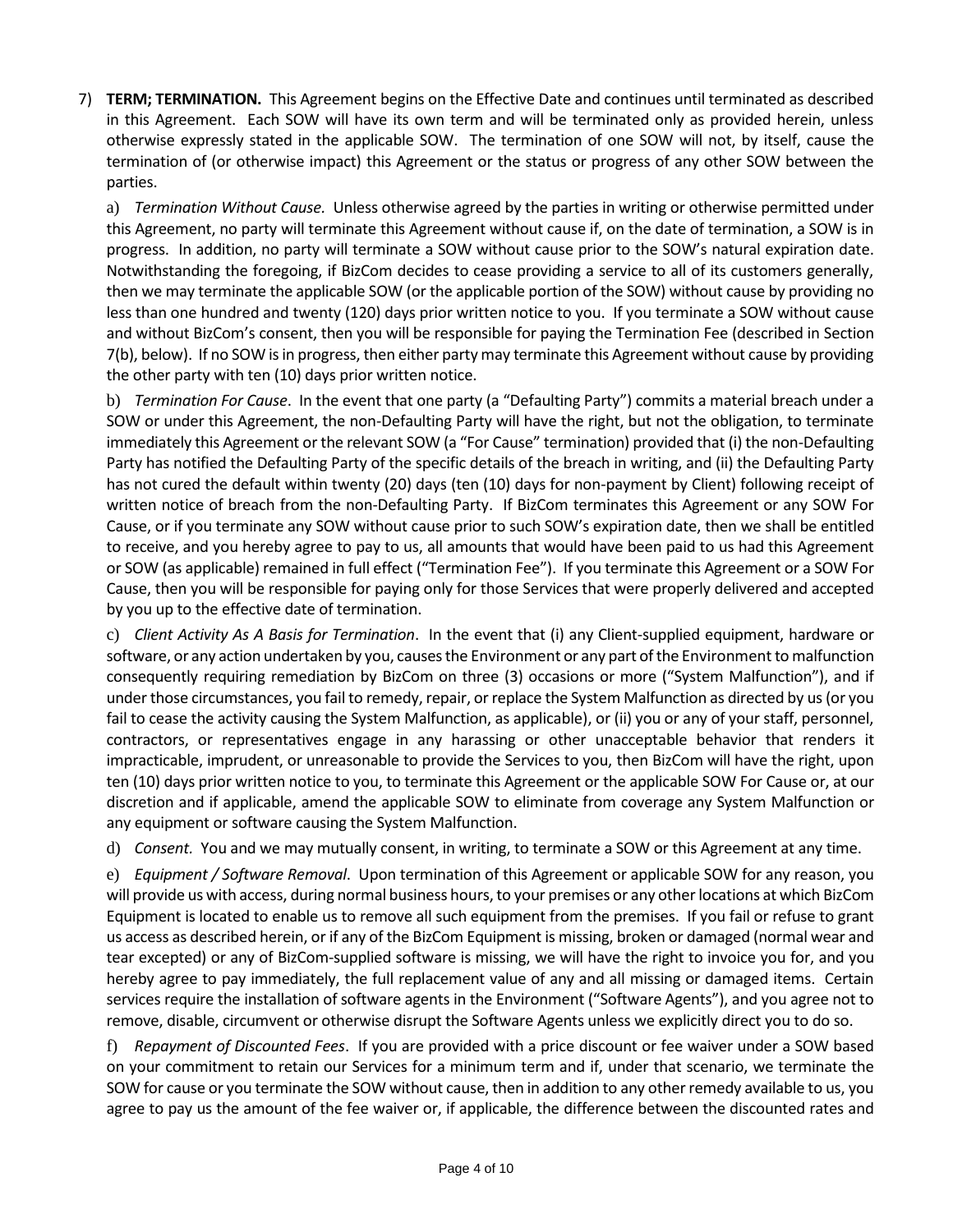the non-discounted rates under that SOW, calculated from the effective date of the SOW through the date of termination.

g) *Transition; Deletion of Data.* In the event that you request our assistance to transition away from ourservices, we will provide such assistance if (i) all fees due and owing to us are paid to us in full prior to us providing our assistance to you, and (ii) you agree to pay our then-current hourly and data export ratesforsuch assistance, with up-front amounts to be paid to us as we may require. If specialty equipment is required for storing and/or exporting of data ("Specialty Equipment"), a written quote for such Specialty Equipment (including any labor required to use that equipment) must be approved by you and us before we will acquire or use Specialty Equipment. . For the purposes of clarity, it is understood and agreed that the retrieval and provision of passwords, log files, administrative server information, or conversion of data or export of data are transition services and are subject to the preceding requirements. Unless otherwise expressly stated in a SOW, all software, code, algorithms, and software configurations that we create or program for you ("Works") are our proprietary information and owned by us. Upon the termination of an applicable SOW, your license to use the Works immediately terminates. **Unless otherwise expressly stated in a SOW, we will have no obligation to store or maintain any Client data in our possession or control beyond fifteen (15) calendar days following the termination of this Agreement.** We will be held harmless for, and indemnified by you against, any and all claims, costs, fees, or expensesincurred by either party that arise from, or are related to, our deletion of your data beyond the time frames described in this paragraph.

## 8) **RESPONSE; REPORTING.**

a) *Response*. We warrant and represent that we will provide the Services, and respond to any notification received by us of any error, outage, alarm or alert pertaining to the Environment, in the manner and within the time period(s) designated in an applicable SOW ("Response Time"), except for (i) those periods of time covered under the Transition Exception (defined below), or (ii) periods of delay caused by Client-Side Downtime (defined below), Vendor-Side Downtime (defined below) or (iii) periods in which we are required to suspend the Services to protect the security or integrity of the Environment or our equipment or network, or (iv) delays caused by a force majeure event.

i) Scheduled Downtime*.* For the purposes of this Agreement, Scheduled Downtime will mean those hours, as determined by us but which will not occur between the hours of 9:00 AM and 5:00 PM Eastern Time, Monday through Friday without your authorization or unless exigent circumstances exist, during which time we will perform scheduled maintenance or adjustments to the Environment. We will use our best efforts to provide you with at least twenty-four (24) hours of notice prior to scheduling Scheduled Downtime.

ii) Client-Side Downtime*.* We will not be responsible under any circumstances for any delays or deficiencies in the provision of, or access to, the Services that are caused by your actions or omissions ("Client-Side Downtime").

iii) Vendor-Side Downtime. We will not be responsible under any circumstancesfor any delays or deficiencies in the provision of, or access to, that are caused by third party service providers, third party licensors, or "upstream" service or product vendors.

iv) Remedies; Limitations*.* Except for the Transition Exception, if we fail to meet our service level commitment in a given calendar month and if, under such circumstances, our failure is not due to a force majeure or your activities, omissions, orinactivity, then upon receiving your written request for credit, we will issue you a pro-rated credit in an amount equal to the period of time during which the specific service was not provided to you by us. All requests for credit must be made by you no later than forty-five (45) days after you either (i) report the outage or service failure to us, or (ii) if applicable, receive a monthly report showing the outage and/or failure. The remedies contained in this paragraph and in Section 7(b) are in lieu of (and are to the exclusion of) any and all other remedies that might otherwise be available to you for our failure to meet any service level commitment during the term of this Agreement.

b) *Transition Exception.* You acknowledge and agree that for the first forty-five (45) days following the commencement date of a SOW, as well as any period of time during which we are performing off-boarding-related services (*e.g*., assisting you in the transition of the Services to another provider, terminating a service, etc.), the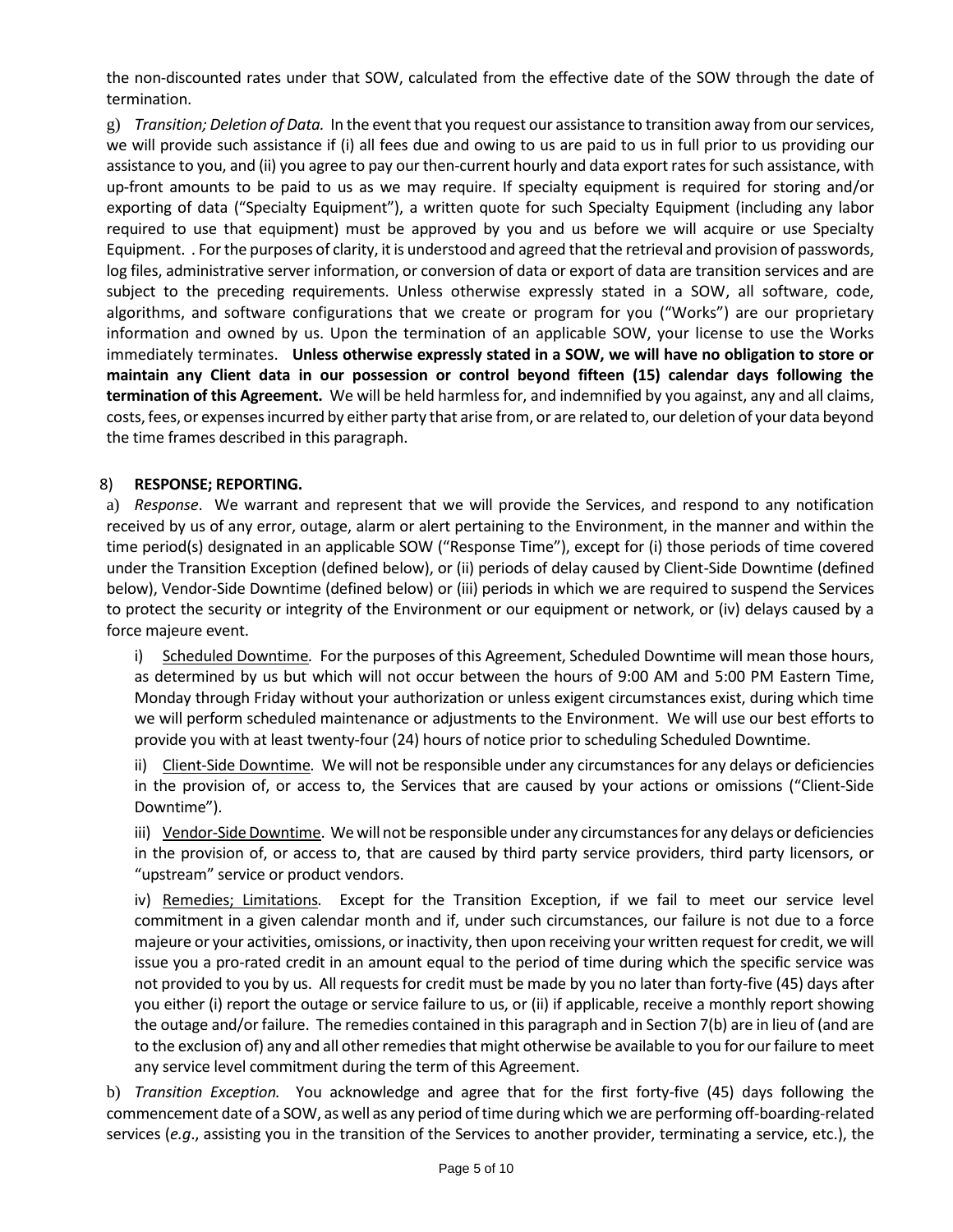Response Time commitments described in this Agreement or any applicable SOW will not apply to us, it being understood that there may be unanticipated downtime or delays related to those activities (the "Transition Exception").

## 9) **CONFIDENTIALITY**.

a) *Defined*. For the purposes of this Agreement, Confidential Information means any and all non-public information provided to us by you, including but not limited to your customer data, customer lists, internal documents, and related information. Confidential Information will not include information that (i) has become part of the public domain through no act or omission by us, (ii) was developed independently by us, or (iii) is or was lawfully and independently provided to us prior to disclosure by you, from a third party who is not and was not subject to an obligation of confidentiality or otherwise prohibited from transmitting such information.

b) *Use*. We will keep your Confidential Information confidential and will not use or disclose such information to any third party for any purpose except as expressly authorized by you in writing, or as needed to fulfill our obligations under this Agreement.

c) *Due Care.* We will exercise the same degree of care with respect to the Confidential Information we receive from you as we normally take to safeguard and preserve our own confidential and proprietary information, which in all cases will be at least a commercially reasonable level of care. If we enter into any other agreement with you related to Confidential Information (such as a business associate agreement) on or after the Effective Date, the contractual terms that require the higher levels of confidentiality will apply to our use of Confidential Information.

d) *Compelled Disclosure.* If we are legally compelled (whether by deposition, interrogatory, request for documents, subpoena, civil investigation, demand or similar process) to disclose any of the Confidential Information, then we will immediately notify you in writing of such requirement (unless we are prohibited by law from doing so) so that you may seek a protective order or other appropriate remedy and/or waive our compliance with the provisions of this Section 9. We will use our best efforts, at your expense, to obtain or assist you in obtaining any such protective order. Failing the entry of a protective order or the receipt of a waiver hereunder, we may disclose, without liability hereunder, that portion (and only that portion) of the Confidential Information that we have been advised, by written opinion from our counsel, that we are legally compelled to disclose.

e) *Business Associate.* If we enter into a business associate agreement ("BAA") with you for the protection of personal health information, then the terms of the BAA will be read in conjunction with the terms of the confidentiality provisions of this Agreement. The terms that protect confidentiality most stringently shall govern, and conflicting privacy- or confidentiality-related terms shall be governed by the BAA.

#### 10) **ADDITIONAL TERMS; THIRD PARTY SERVICES.**

a) *Compliance*. Unless otherwise expressly stated in a SOW, the Services are not intended, and will not be used, to bring Client into full regulatory compliance with any rule, regulation, or requirement that may be applicable to Client's business or operations. Depending on the Services provided, the Services may aid Client's efforts to fulfill regulatory compliance; however, the Services are not (and should not be used as) a compliance solution.

b) *EULAs*. Portions of the Services may require you to accept the terms of one or more third party end user license agreements ("EULAs"). If the acceptance of a EULA is required in order to provide the Services to you, then you hereby grant us permission to accept the EULA on your behalf. EULAs may contain service levels, warranties and/or liability limitations that are different than those contained in this Agreement. You agree to adhere to and be bound by the terms of such EULAs. If you are required to enforce the provisions of a EULA, you will look only to the applicable third party provider for such enforcement. If, while providing the Services, we are required to comply with a third-party EULA and the third party EULA is modified or amended, we reserve the right to modify or amend any applicable SOW with you to ensure our continued compliance with the terms of the third party EULA.

c) *Third Party Services***.** Portions of the Services may be acquired from, or rely upon the services of, third party manufacturers or providers, such as network monitoring services, data hosting services, domain registration services, and data backup/recovery services ("Third Party Service"). Not all Third Party Services may be expressly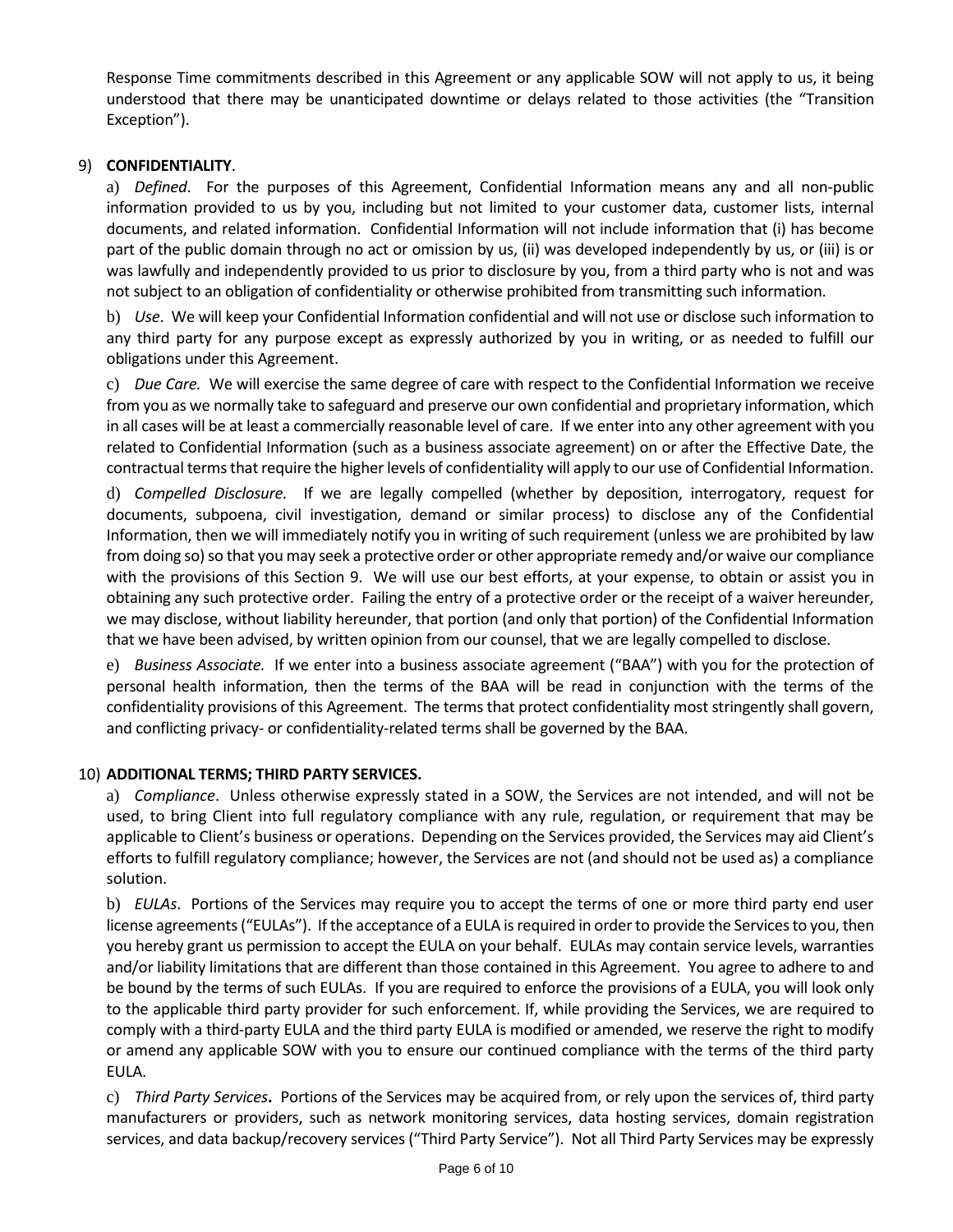identified as such in a SOW, and at all times we reserve the right to utilize the services of any third party provider or to change third party providers in our sole discretion as long as the change does not materially diminish the Services to be provided to you under a SOW. We will not be responsible, and will be held harmless by you, for the failure of any third-party provider or manufacturer to provide Third Party Services to BizCom or to you.

d) *Data Loss*. Under no circumstances will we be responsible for any data lost, corrupted orrendered unreadable due to (i) communication and/or transmissions errors or related failures, (ii) equipment failures (including but not limited to silent hardware corruption-related issues), or (iii) our failure to backup or secure data from portions of the Environment that were not expressly designated in the applicable SOW as requiring backup or recovery services. Unless expressly stated in a SOW, we do not warrant or guarantee that any maintained storage device or functionality, data backup device or functionality, or load balancing functionality will operate in an error-free manner.

e) *BYOD***.** You hereby represent and warrant that we are authorized to access all devices, peripherals and/or computer processing units, including mobile devices (such as notebook computers, smart phones and tablet computers) that are connected to the Environment (collectively, "Devices"), regardless of whether such Devices are owned, leased or otherwise controlled by you. Unless otherwise stated in a SOW, Devices will not receive or benefit from the Services while the devices are detached from, or unconnected to, the Environment. **Client is strongly advised to refrain from connecting Devices to the Environment where such devices are not previously known to us and are not expressly covered under a managed service plan from us ("Unknown Devices").** We will not be responsible for the diagnosis or remediation of any issues in the Environment caused by the connection or use of Unknown Devices in the Environment, and we will not be obligated to provide the Services to any Unknown Devices.

f) *Equipment*. Unless otherwise noted in a SOW, all BizCom Equipment is licensed to you, and is neither owned by you nor leased to you. Upon the expiration of an applicable SOW, your license to use the BizCom Equipment shall immediately terminate, and thereafter all BizCom Equipment must be returned to us immediately at your expense. All configurations on the BizCom Equipment are our proprietary information and will not be circumvented, modified, or removed by you without our prior written consent.

- 11) **OWNERSHIP.** Each party is, and will remain, the owner and/or licensor of all works of authorship, patents, trademarks, copyrights and other intellectual property owned by such party ("Intellectual Property"), and nothing in this Agreement or any SOW shall be deemed to convey or grant any ownership rights or goodwill in one party's Intellectual Property to the other party. If we provide licenses to you for third party software under a SOW, then you understand and agree that such software is licensed, and not sold, to you. You are allowed to use such third party software subject to the terms and conditions (i) of this Agreement, (ii) of the applicable SOW, and (iii) any applicable EULA; no other uses of such third party software are permitted. To the maximum extent permitted by applicable law, we make no warranty or representation, either expressed or implied with respect to third party software or its quality, performance, merchantability, or fitness for a particular purpose.
- 12) **ARBITRATION.** Except for undisputed collections actions to recover fees due to us ("Collections"), any dispute, claim or controversy arising from or related to this Agreement, including the determination of the scope or applicability of this agreement to arbitrate, shall be settled by arbitration before one arbitrator who is mutually agreed upon by the parties. The arbitration shall be administered and conducted by the American Arbitration Association (the "AAA") or if there is no AAA arbitrator available within a twenty (20) mile radius of our headquarters office, then by any arbitration forum as determined by us, pursuant to that forum's arbitration rules for commercial disputes (the "Rules"). In the event of any inconsistency between the Rules and the procedures set forth in this paragraph, the procedures set forth in this paragraph will control. The arbitrator will be experienced in contract, intellectual property and information technology transactions. If the parties cannot agree on an arbitrator within fifteen (15) days after a demand for arbitration is filed, the arbitration venue shall select the arbitrator. The arbitration will take place in our office unless we agree to a different venue. The arbitrator will determine the scope of discovery in the matter; however, it isthe intent of the parties that any discovery proceedings be limited to the specific issues in the applicable matter, and that discovery be tailored to fulfill that intent. Initially, the cost of the arbitration proceedings shall be split evenly between the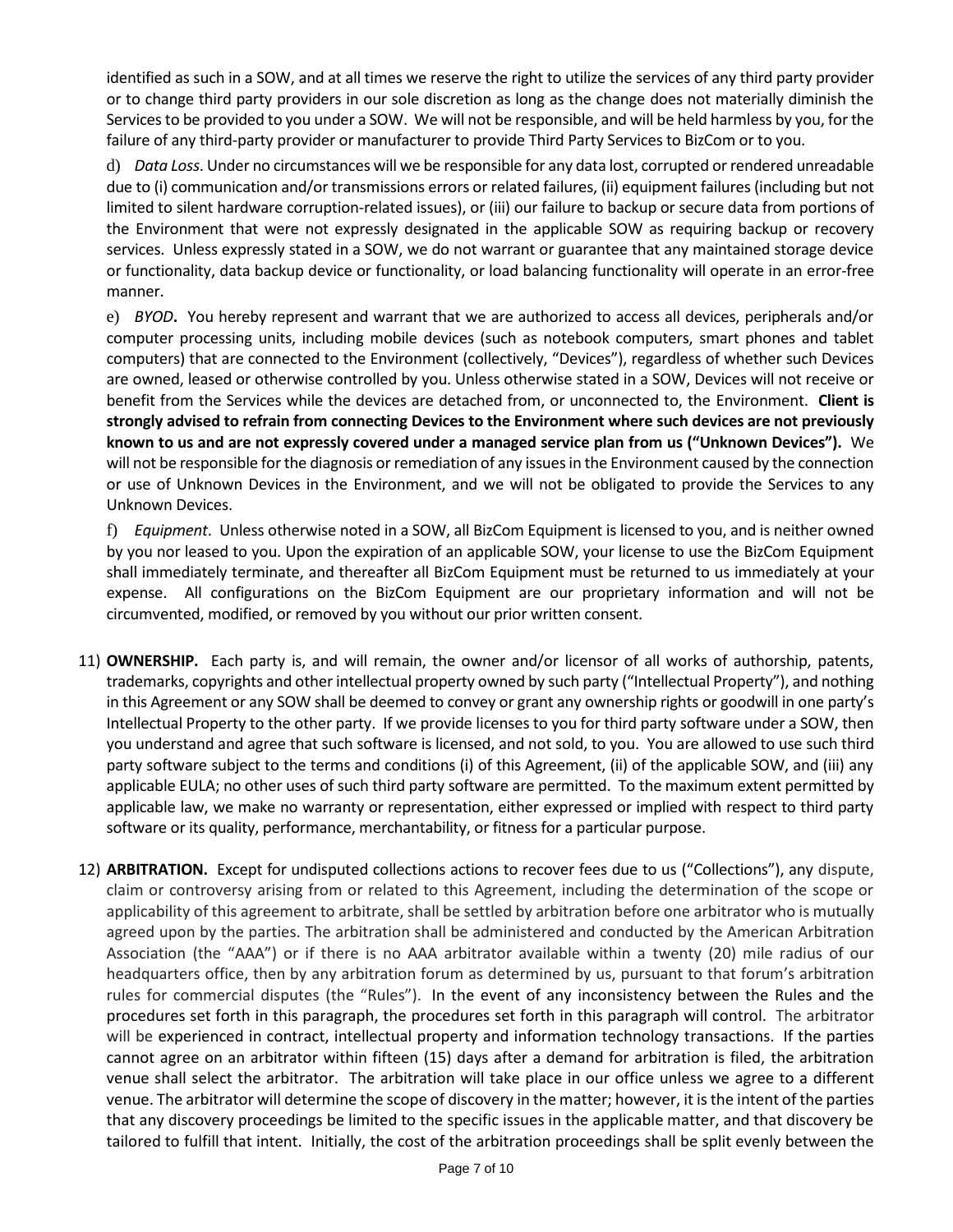parties and each party will pay its own attorneys' fees and costs; however, the party prevailing in the arbitration shall be entitled to an award of its reasonable attorneys' fees and costs.

# 13) **MISCELLANEOUS**.

a) *Disclosure.* You warrant and represent that you know of no law or regulation governing your business that would impede or restrict our provision of the Services, or that would require us to register with, or report our provision of the Services (or the results thereof), to any government or regulatory authority. You agree to promptly notify us if you become subject to any of the foregoing which, in our discretion, may require a modification to the scope or pricing of the Services. Similarly, if you are subject to responsibilities under any applicable privacy law (including by not limited to HIPAA, GDPR, VDBR, CCPA, LGDP, IPDP, etc.), then you agree to identify to us any data or information subject to protection under that law prior to providing such information to us or, as applicable, prior to giving us access to such information.

b) *Security*. You understand and agree that no security solution is one hundred percent effective, and any security paradigm may be circumvented and/or rendered ineffective by certain malware, such as certain ransomware or rootkits that were unknown to the malware prevention industry at the time of infection, and/or which are purposely or intentionally downloaded or installed into the Environment. We do not warrant or guarantee that all malware or malicious activity will be capable of being detected, avoided, quarantined or removed, or that any data deleted, corrupted, or encrypted by such malware ("Impacted Data") will be recoverable. Unless otherwise expressly stated in a SOW, the recovery of Impacted Data is not included in the scope of a SOW. **You are strongly advised to (i) educate your employees to properly identify and react to "phishing" activity (i.e., fraudulent attempts to obtain sensitive information or encourage behavior by disguising oneself as a trustworthy entity or person through email), and (ii) obtain insurance against cyberattacks, data loss, malware-related matters, and privacy-related breaches, as such incidents can occur even under a "best practice" scenario. As described in Section 5 above, unless such incidents are caused by our intentionally malicious behavior or our gross negligence, we are held harmless from any costs, expenses, or damages arising from or related to such incidents.**

c) *Assignment.* Neither this Agreement nor any SOW may be assigned or transferred by a party without the prior written consent of the other party, and this Agreement will be binding upon any parties to whom this Agreement is permitted to be assigned or transferred. Notwithstanding the foregoing, either party may assign its rights and obligations hereunder to a successor in ownership in connection with any merger, consolidation, or sale of substantially all of the assets of that party's business, or any other transaction in which ownership of more than fifty percent (50%) of that party's voting securities are transferred; provided, however, that the assignee must be reasonably capable of fulfilling the assignor's duties and obligations (including financial obligations) under this Agreement, and must so state in writing.

d) *Amendment*. Unless otherwise expressly permitted under this Agreement, no amendment or modification of this Agreement or any SOW will be valid or binding upon the parties unless the amendment or modification is originated in writing by BizCom, specifically refers to this Agreement or the SOW being amended, and is accepted in writing (email is acceptable) by one of your Authorized Contacts.

e) *Time Limitations.* The parties mutually agree that, unless otherwise prohibited by law, any action for any matter arising out of this Agreement or any SOW (except for issues of nonpayment by Client) must be commenced within six (6) months after the cause of action accrues or the action is forever barred.

f) *Severability*. If any provision in this Agreement or SOW is declared invalid by a court of competent jurisdiction, that provision will be ineffective only to the extent that the court declares it invalid or unenforceable, and the remainder of that provision and all remaining provisions of this Agreement or any SOW will be valid and enforceable to the fullest extent permitted by applicable law.

g) *Collections*. If we are required to send your account to Collections or to start any Collections-related action to recover undisputed fees, we will be entitled to recover all costs and fees we incur in the Collections process including but not limited to reasonable attorneys' fees and costs.

h) *Other Terms*. We will not be bound by any terms or conditions printed on or contained in any purchase order, invoice, memorandum, or other written communication supplied by you unless such terms or conditions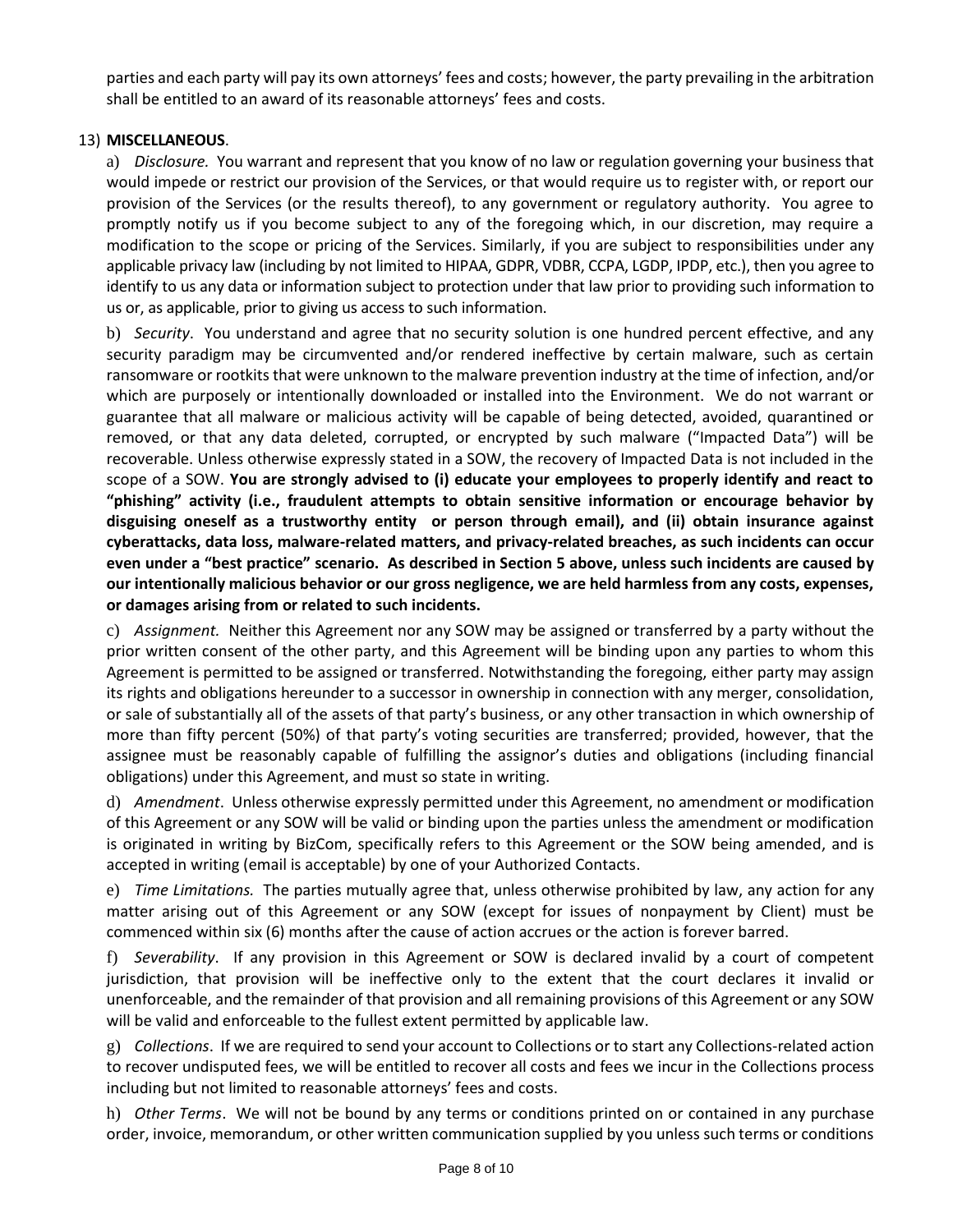are incorporated into a duly executed SOW, or unless we have expressly acknowledged the other terms and, thereafter, expressly and specifically accepted such other terms in writing (email is acceptable).

i) *No Waiver.* The failure of either party to enforce or insist upon compliance with any term of this Agreement (including a one-time recurring waiver of a term in this Agreement) will not constitute a continuing obligation or intention to waive that term in the future.

j) *Merger.* This Agreement, together with any and all SOWs, setsforth the entire understanding of the parties and supersedes any and all prior agreements, arrangements or understandings related to the Services, and no representation, promise, inducement or statement of intention has been made by either party which is not embodied herein. The foregoing is not intended to eliminate or waive, and does not eliminate or waive, any amounts owed to us prior to the Effective Date, all of which (if applicable) shall remain due and payable pursuant to the agreement under which those amounts accrued. We will not be bound by any of our agents' or employees' representations, promises, or inducements if they are not explicitly set forth in this Agreement or a SOW. Any document that is not expressly and specifically incorporated into this Agreement or SOW will act only to provide illustrations or descriptions of Services to be provided and will not modify this Agreement or provide binding contractual language between the parties. The foregoing sentence does not apply to any business associate agreement required under HIPAA, which the parties may (if required) enter into after the Effective Date of this Agreement.

k) *Force Majeure.* Neither party will be liable to the other party for delays or failuresto perform its obligations under this Agreement or any SOW because of circumstances beyond such party's reasonable control. Such circumstances include, but will not be limited to, any intentional or negligent act committed by the other party, or any acts or omissions of any governmental authority, natural disaster or pandemic, act of a public enemy, acts of terrorism, riot, sabotage, disputes or differences with workmen, power failure, communications delays/outages, delays in transportation or deliveries of supplies or materials, cyberwarfare, cyberterrorism, or hacking, malware or virus-related incidents that circumvent then-current anti-virus or anti-malware software, and acts of God.

l) *Non-Solicitation.* Each party (a "Restricted Party") acknowledges and agrees that during the term of this Agreement and for a period of one (1) year following the termination of this Agreement, the Restricted Party will not, individually or in conjunction with others, directly or indirectly solicit, induce or influence any of the other party's employees with whom the Restricted Party worked to discontinue or reduce the scope of their business relationship with the other party, or recruit, solicit or otherwise influence any employee of the other party with whom the Restricted Party worked to discontinue his/her employment or agency relationship with the other party. In the event of a violation of the terms of the restrictive covenants in this section, the parties acknowledge and agree that the damages to the other party would be difficult or impracticable to determine, and in such event, the Restricted Party will pay the other party as liquidated damages and not as a penalty an amount equal to fifty percent (50%) of that employee first year of base salary with the Restricted Party (including any signing bonus). In addition to and without limitation of the foregoing, any solicitation or attempted solicitation for employment directed to a party's employees by the Restricted Party will be deemed to be a material breach of this Agreement, in which event the affected party shall have the right, but not the obligation, to terminate this Agreement or any then-current SOW immediately For Cause.

m) *Survival.* The provisions contained in this Agreement that by their context are intended to survive termination or expiration of this Agreement will survive. If any provision in this Agreement is deemed unenforceable by operation of law, then that provision shall be excised from this Agreement and the balance of this Agreement shall be enforced in full.

n) *Governing Law; Venue.* This Agreement and any SOW will be governed by, and construed according to, the laws of the state of North Carolina. You hereby irrevocably consent to the exclusive jurisdiction and venue of Wake County, North Carolina for any and all claims and causes of action arising from or related to this Agreement.

o) *No Third Party Beneficiaries.* The parties have entered into this Agreement solely for their own benefit. They intend no third party to be able to rely upon or enforce this Agreement or any part of this Agreement.